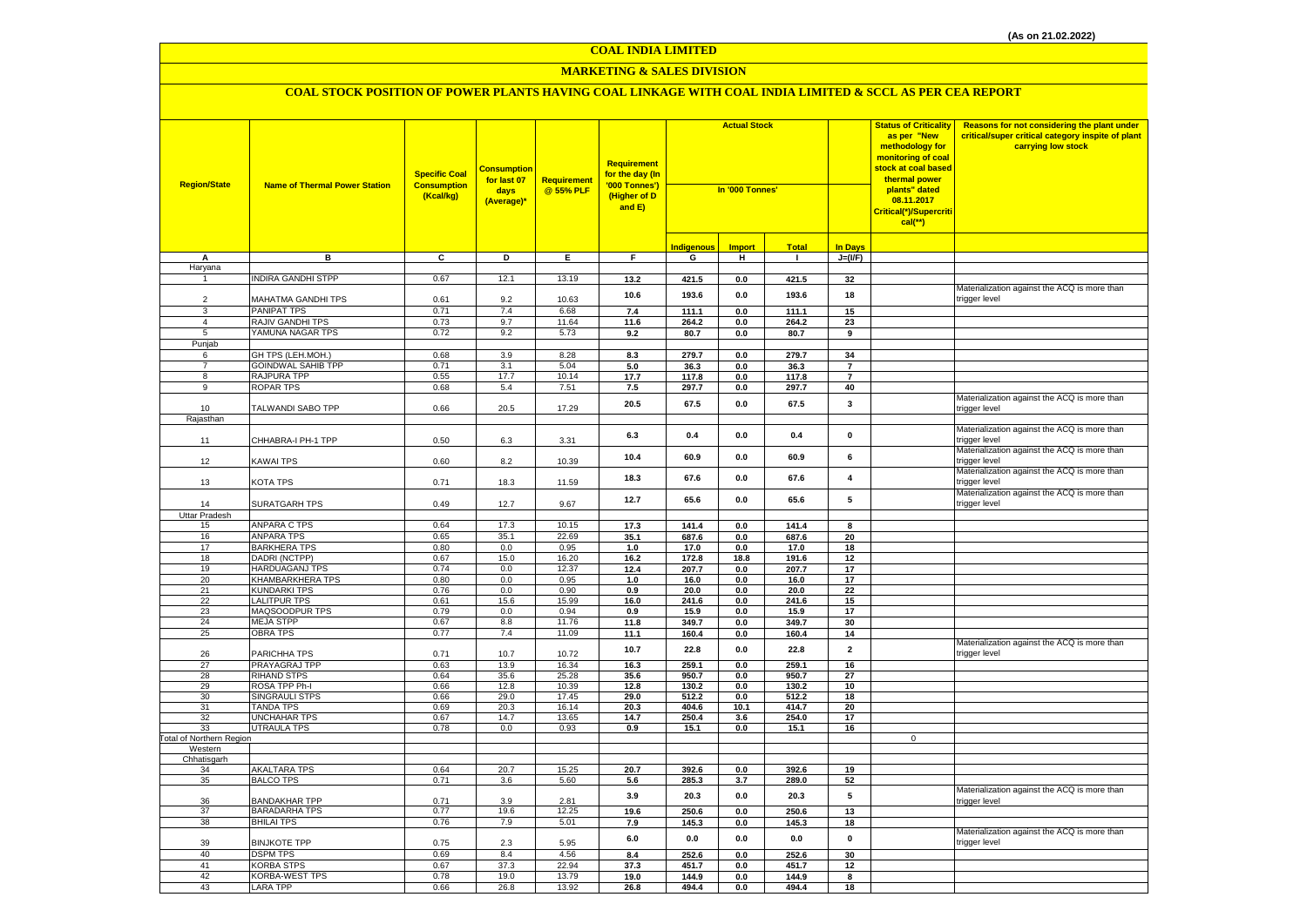## **MARKETING & SALES DIVISION**

| <b>Region/State</b>     | <b>Name of Thermal Power Station</b>    | <b>Specific Coal</b><br><b>Consumption</b><br>(Kcal/kg) | <b>Consumption</b><br>for last 07<br>days<br>(Average)* | <b>Requirement</b><br>@ 55% PLF | <b>Requirement</b><br>for the day (In<br>'000 Tonnes')<br>(Higher of D<br>and E) | <b>Actual Stock</b><br>In '000 Tonnes' |                |                | <b>Status of Criticality</b><br>as per "New<br>methodology for<br><mark>monitoring of coal</mark><br><mark>stock at coal based</mark><br>thermal power<br>plants" dated<br>08.11.2017<br>Critical(*)/Supercriti<br>$cal$ (**) |             | Reasons for not considering the plant under<br>critical/super critical category inspite of plant<br>carrying low stock |
|-------------------------|-----------------------------------------|---------------------------------------------------------|---------------------------------------------------------|---------------------------------|----------------------------------------------------------------------------------|----------------------------------------|----------------|----------------|-------------------------------------------------------------------------------------------------------------------------------------------------------------------------------------------------------------------------------|-------------|------------------------------------------------------------------------------------------------------------------------|
|                         |                                         |                                                         |                                                         |                                 |                                                                                  | <b>Indigenous</b>                      | <b>Import</b>  | <b>Total</b>   | <b>In Davs</b>                                                                                                                                                                                                                |             |                                                                                                                        |
| А                       | в                                       | c                                                       | Þ                                                       | E                               | F                                                                                | G                                      | н              | п.             | $J=(VF)$                                                                                                                                                                                                                      |             |                                                                                                                        |
| 44                      | NAWAPARA TPP                            | 0.79                                                    | 0.0                                                     | 6.28                            | 6.3                                                                              | 49.0                                   | 0.0            | 49.0           | 8                                                                                                                                                                                                                             |             | Materialization against the ACQ is more than<br>trigger level                                                          |
| 45                      | PATHADI TPP                             | 0.65                                                    | 8.8                                                     | 5.18                            | 8.8                                                                              | 190.8                                  | 0.0            | 190.8          | 22                                                                                                                                                                                                                            |             |                                                                                                                        |
| 46                      | <b>SIPAT STPS</b>                       | 0.68                                                    | 36.9                                                    | 26.62                           | 36.9                                                                             | 766.3                                  | 0.0            | 766.3          | 21                                                                                                                                                                                                                            |             |                                                                                                                        |
| 47                      | <b>TAMNAR TPP</b>                       | 0.84                                                    | 27.4                                                    | 26.52                           | 27.4                                                                             | 126.8                                  | $0.0\,$        | 126.8          | ${\bf 5}$                                                                                                                                                                                                                     |             | Materialization against the ACQ is more than<br>trigger level                                                          |
| 48                      | UCHPINDA TPP                            | 0.75                                                    | 15.8                                                    | 14.22                           | 15.8                                                                             | 115.2                                  | 0.0            | 115.2          | $\overline{7}$                                                                                                                                                                                                                |             | Materialization against the ACQ is more than<br>trigger level                                                          |
| Gujarat                 |                                         |                                                         |                                                         |                                 |                                                                                  |                                        |                |                |                                                                                                                                                                                                                               |             | Materialization against the ACQ is more than                                                                           |
| 49                      | <b>GANDHI NAGAR TPS</b>                 | 0.69                                                    | 8.9                                                     | 5.71                            | 8.9                                                                              | 40.5                                   | $0.0\,$        | 40.5           | ${\bf 5}$                                                                                                                                                                                                                     |             | trigger level                                                                                                          |
| 50                      | SABARMATI (D-F STATIONS)                | 0.57                                                    | 3.9                                                     | 2.74                            | 3.9                                                                              | 13.2                                   | 76.1           | 89.3           | 8                                                                                                                                                                                                                             |             | Materialization against the ACQ is more than<br>trigger level                                                          |
| 51                      | UKAI TPS                                | 0.67                                                    | 15.5                                                    | 9.85                            | 15.5                                                                             | 64.3                                   | 0.0            | 64.3           | 4                                                                                                                                                                                                                             |             | Materialization against the ACQ is more than<br>trigger level                                                          |
| 52                      | <b>WANAKBORI TPS</b>                    | 0.67                                                    | 23.1                                                    | 20.22                           | 23.1                                                                             | 75.5                                   | 0.0            | 75.5           | $\mathbf{3}$                                                                                                                                                                                                                  |             | Materialization against the ACQ is more than<br>trigger level                                                          |
| Madhya Pradesh          |                                         |                                                         |                                                         |                                 |                                                                                  |                                        |                |                |                                                                                                                                                                                                                               |             |                                                                                                                        |
| 53                      | <b>AMARKANTAK EXT TPS</b>               | 0.65                                                    | 3.0                                                     | 1.80                            | 3.0                                                                              | 28.1                                   | 0.0            | 28.1           | 9                                                                                                                                                                                                                             |             |                                                                                                                        |
| 54                      | ANUPPUR TPP                             | 0.65                                                    | 17.0                                                    | 10.31                           | 17.0                                                                             | 240.0                                  | 0.0            | 240.0          | 14                                                                                                                                                                                                                            |             |                                                                                                                        |
| 55<br>56                | <b>BINA TPS</b><br><b>GADARWARA TPP</b> | 0.74<br>0.66                                            | 4.7<br>19.3                                             | 4.88<br>13.93                   | 4.9<br>19.3                                                                      | 109.6<br>175.0                         | 0.0<br>0.0     | 109.6<br>175.0 | 22                                                                                                                                                                                                                            |             |                                                                                                                        |
| 57                      | KHARGONE STPP                           | 0.60                                                    | 16.9                                                    | 10.45                           | 16.9                                                                             | 146.8                                  | 0.0            | 146.8          | 9<br>9                                                                                                                                                                                                                        |             |                                                                                                                        |
| 58                      | <b>SANJAY GANDHI TPS</b>                | 0.82                                                    | 13.5                                                    | 14.57                           | 14.6                                                                             | 114.8                                  | 0.0            | 114.8          | 8                                                                                                                                                                                                                             |             | Non payment of dues                                                                                                    |
| 59                      | SATPURA TPS                             | 0.67                                                    | 7.0                                                     | 11.79                           | 11.8                                                                             | 51.6                                   | 0.0            | 51.6           | $\overline{\mathbf{4}}$                                                                                                                                                                                                       |             | Non Payment of Dues                                                                                                    |
| 60                      | <b>SEIONI TPP</b>                       | 0.64                                                    | 7.4                                                     | 5.06                            | 7.4                                                                              | 184.6                                  | 0.0            | 184.6          | 25                                                                                                                                                                                                                            |             |                                                                                                                        |
| 61                      | SHREE SINGAJI TPP                       | 0.71                                                    | 29.2                                                    | 23.50                           | 29.2                                                                             | 108.2                                  | 0.0            | 108.2          | 4                                                                                                                                                                                                                             |             | Non Payment of Dues                                                                                                    |
| 62                      | <b>VINDHYACHAL STPS</b>                 | 0.69                                                    | 66.9                                                    | 43.60                           | 66.9                                                                             | 1358.8                                 | $0.0\,$        | 1358.8         | 20                                                                                                                                                                                                                            |             |                                                                                                                        |
| Maharashtra             |                                         |                                                         |                                                         |                                 |                                                                                  |                                        |                |                |                                                                                                                                                                                                                               |             |                                                                                                                        |
| 63                      | <b>AMRAVATI TPS</b>                     | 0.62                                                    | 17.2                                                    | 11.07                           | 17.2                                                                             | 26.0                                   | $0.0\,$        | 26.0           | $\overline{\mathbf{2}}$                                                                                                                                                                                                       |             | Materialization against the ACQ is more than<br>trigger level                                                          |
| 64                      | <b>BHUSAWAL TPS</b>                     | 0.72                                                    | 16.5                                                    | 11.44                           | 16.5                                                                             | 14.6                                   | 0.0            | 14.6           | $\mathbf{1}$                                                                                                                                                                                                                  |             | Non payment of dues                                                                                                    |
| 65                      | <b>BUTIBORI TPP</b>                     | 0.67                                                    | 0.0                                                     | 5.31                            | 5.3                                                                              | 59.7                                   | 0.0            | 59.7           | 11                                                                                                                                                                                                                            |             |                                                                                                                        |
| 66                      | CHANDRAPUR(MAHARASHTRA) STPS            | 0.78                                                    | 36.8                                                    | 30.17                           | 36.8                                                                             | 206.8                                  | 0.0            | 206.8          | 6                                                                                                                                                                                                                             |             | Non payment of dues                                                                                                    |
| 67                      | DAHANU TPS                              | 0.62                                                    | 4.0                                                     | 4.09                            | 4.1                                                                              | 14.9                                   | 0.0            | 14.9           | 4                                                                                                                                                                                                                             |             | Materialization against the ACQ is more than<br>trigger level                                                          |
| 68                      | DHARIWAL TPP                            | 0.67                                                    | 8.4                                                     | 5.34                            | 8.4                                                                              | 12.0                                   | 0.0            | 12.0           | $\mathbf{1}$                                                                                                                                                                                                                  |             | Materialization against the ACQ is more than<br>trigger level                                                          |
| 69                      | <b>GMR WARORA TPS</b>                   | 0.67                                                    | 9.0                                                     | 5.29                            | 9.0                                                                              | $1.2$                                  | 0.0            | 1.2            | $\pmb{0}$                                                                                                                                                                                                                     |             | Materialization against the ACQ is more than<br>trigger level                                                          |
| 70                      | KHAPARKHEDA TPS                         | 0.89                                                    | 21.5                                                    | 15.72                           | 21.5                                                                             | 263.6                                  | 0.0            | 263.6          | 12                                                                                                                                                                                                                            |             |                                                                                                                        |
| 71                      | <b>KORADI TPS</b>                       | 0.76<br>0.70                                            | 30.0                                                    | 22.08                           | 30.0                                                                             | 65.0                                   | 0.0            | 65.0           | $\overline{\mathbf{2}}$                                                                                                                                                                                                       |             | Non payment of dues                                                                                                    |
| 72<br>73                | <b>MAUDA TPS</b><br><b>NASIK TPS</b>    | 0.81                                                    | 20.5<br>6.7                                             | 21.29<br>6.72                   | 21.3                                                                             | 498.7                                  | 3.7            | 502.4          | 24<br>$\mathbf{1}$                                                                                                                                                                                                            |             | Non payment of dues                                                                                                    |
| 74                      | <b>PARAS TPS</b>                        | 0.74                                                    | 7.8                                                     | 4.90                            | 6.7<br>7.8                                                                       | 6.0<br>24.8                            | $0.0\,$<br>0.0 | $6.0\,$        | $\mathbf{3}$                                                                                                                                                                                                                  |             | Non payment of dues                                                                                                    |
| 75                      | <b>PARLITPS</b>                         | 0.67                                                    | 7.2                                                     | 6.65                            | 7.2                                                                              | 4.2                                    | 0.0            | 24.8<br>4.2    | $\mathbf{1}$                                                                                                                                                                                                                  |             | Non payment of dues                                                                                                    |
| 76                      | <b>SOLAPUR STPS</b>                     | 0.56                                                    | 13.6                                                    | 9.73                            | 13.6                                                                             | 157.1                                  | 0.0            | 157.1          | 12                                                                                                                                                                                                                            |             |                                                                                                                        |
| 77                      | <b>TIRORA TPS</b>                       | 0.66                                                    | 36.2                                                    | 28.73                           | 36.2                                                                             | 92.3                                   | 0.0            | 92.3           | 3                                                                                                                                                                                                                             |             | Materialization against the ACQ is more than<br>trigger level                                                          |
| 78                      | WARDHA WARORA TPP                       | 0.66                                                    | 5.8                                                     | 4.71                            | 5.8                                                                              | 94.5                                   | 0.0            | 94.5           | 16                                                                                                                                                                                                                            |             |                                                                                                                        |
| Total of Western Region |                                         |                                                         |                                                         |                                 |                                                                                  |                                        |                |                |                                                                                                                                                                                                                               | $\mathbf 0$ |                                                                                                                        |
| Southern                |                                         |                                                         |                                                         |                                 |                                                                                  |                                        |                |                |                                                                                                                                                                                                                               |             |                                                                                                                        |
| Andhra Pradesh          |                                         |                                                         |                                                         |                                 |                                                                                  |                                        |                |                |                                                                                                                                                                                                                               |             |                                                                                                                        |
| 79                      | DAMODARAM SANJEEVAIAH TPS               | 0.66                                                    | 14.6                                                    | 13.85                           | 14.6                                                                             | 68.8                                   | $0.0\,$        | 68.8           | ${\bf 5}$                                                                                                                                                                                                                     |             | Materialization against the ACQ is more than<br>rigger level                                                           |
| 80                      | Dr. N.TATA RAO TPS                      | 0.77                                                    | 28.9                                                    | 17.90                           | 28.9                                                                             | 105.4                                  | 0.0            | 105.4          | $\overline{\mathbf{4}}$                                                                                                                                                                                                       |             | Materialization against the ACQ is more than<br>trigger level                                                          |
| 81                      | PAINAMPURAM TPP                         | 0.59                                                    | 14.0                                                    | 10.21                           | 14.0                                                                             | 188.6                                  | 7.9            | 196.5          | 14                                                                                                                                                                                                                            |             |                                                                                                                        |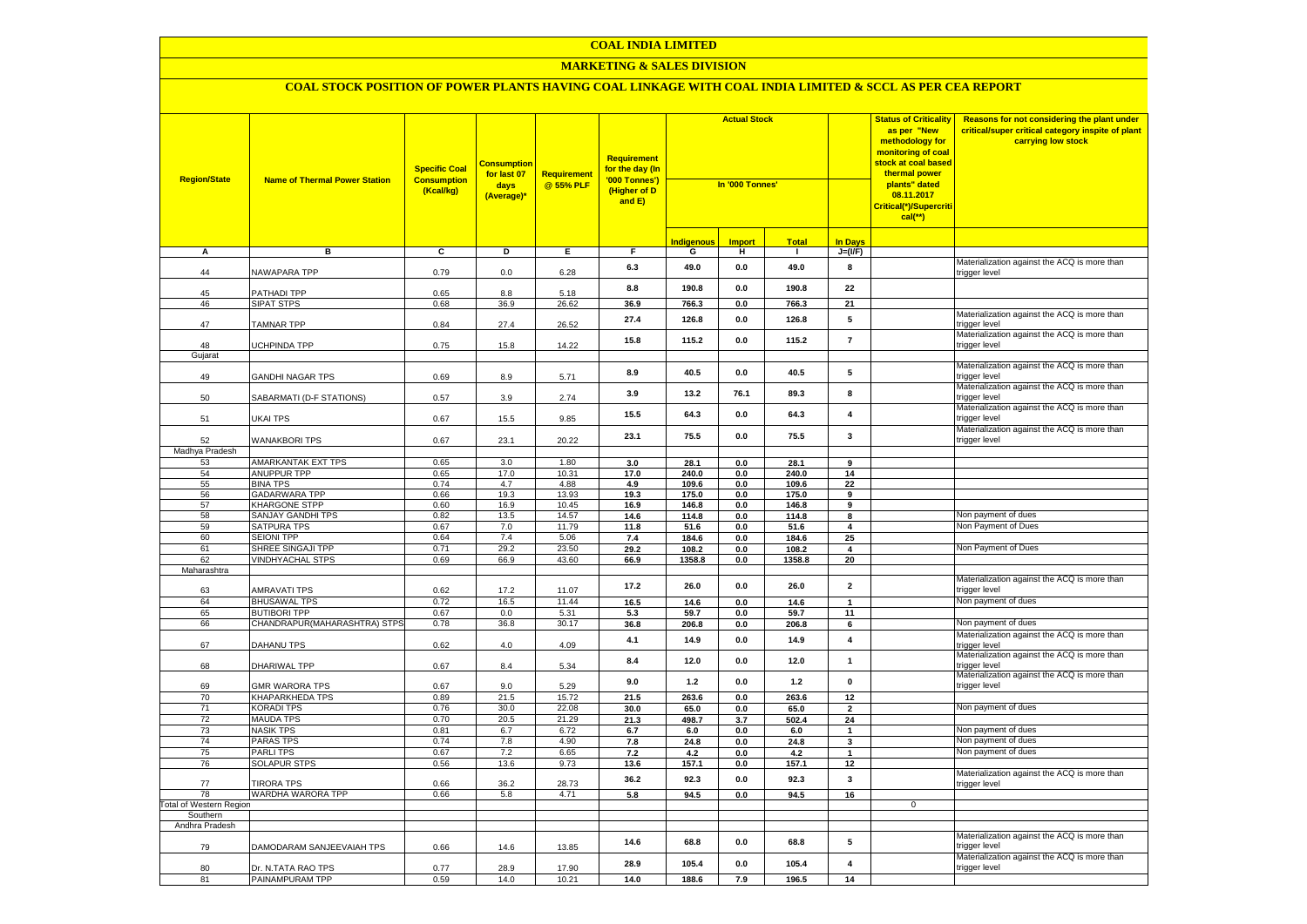#### **MARKETING & SALES DIVISION**

| <b>Region/State</b>             | <b>Name of Thermal Power Station</b>        | <b>Specific Coal</b><br><b>Consumption</b><br>(Kcal/kg) | <b>Consumption</b><br>for last 07<br>days<br>(Average)* | <b>Requirement</b><br>@ 55% PLF | <b>Requirement</b><br>for the day (In<br>'000 Tonnes')<br>(Higher of D<br>and $E$ ) | <b>Actual Stock</b><br>In '000 Tonnes' |                |                |                         | <b>Status of Criticality</b><br>as per "New<br>methodology for<br>monitoring of coal<br><mark>stock at coal based</mark><br>thermal power<br>plants" dated<br>08.11.2017<br>Critical(*)/Supercriti<br>$cal$ (**) | Reasons for not considering the plant under<br>critical/super critical category inspite of plant<br>carrying low stock |
|---------------------------------|---------------------------------------------|---------------------------------------------------------|---------------------------------------------------------|---------------------------------|-------------------------------------------------------------------------------------|----------------------------------------|----------------|----------------|-------------------------|------------------------------------------------------------------------------------------------------------------------------------------------------------------------------------------------------------------|------------------------------------------------------------------------------------------------------------------------|
|                                 |                                             |                                                         |                                                         |                                 |                                                                                     | Indigenous                             | <b>Import</b>  | <b>Total</b>   | <b>In Days</b>          |                                                                                                                                                                                                                  |                                                                                                                        |
| A                               | в                                           | C                                                       | D                                                       | Е.                              | F.                                                                                  | G                                      | н              | $\mathbf{L}$   | $J=(VF)$                |                                                                                                                                                                                                                  |                                                                                                                        |
| 82                              | RAYALASEEMA TPS                             | 0.76                                                    | 19.3                                                    | 16.60                           | 19.3                                                                                | 21.0                                   | 0.0            | 21.0           | $\mathbf{1}$            |                                                                                                                                                                                                                  | Materialization against the ACQ is more than<br>trigger level                                                          |
| 83                              | <b>SIMHADRI</b>                             | 0.78                                                    | 28.0                                                    | 20.54                           | 28.0                                                                                | 334.9                                  | 0.0            | 334.9          | 12                      |                                                                                                                                                                                                                  |                                                                                                                        |
| 84                              | <b>SGPL TPP</b>                             | 0.53                                                    | 12.0                                                    | 9.26                            | 12.0                                                                                | 52.0                                   | 100.6          | 152.6          | 13                      |                                                                                                                                                                                                                  |                                                                                                                        |
| 85                              | VIZAG TPP                                   | 0.67                                                    | 0.0                                                     | 9.20                            | 9.2                                                                                 | 1.6                                    | 0.0            | 1.6            | $\mathbf 0$             |                                                                                                                                                                                                                  |                                                                                                                        |
| Karnataka                       |                                             |                                                         |                                                         |                                 | 14.2                                                                                | 43.5                                   | $0.0\,$        | 43.5           | $\mathbf{3}$            |                                                                                                                                                                                                                  | Materialization against the ACQ is more than                                                                           |
| 86<br>87                        | <b>BELLARY TPS</b><br>KUDGI STPP            | 0.63<br>0.63                                            | 12.9<br>23.2                                            | 14.23<br>19.90                  | 23.2                                                                                | 103.0                                  | 0.0            | 103.0          | $\overline{\mathbf{4}}$ |                                                                                                                                                                                                                  | trigger level<br>Materialization against the ACQ is more than<br>trigger level                                         |
| 88                              | RAICHUR TPS                                 | 0.66                                                    | 21.3                                                    | 14.98                           | 21.3                                                                                | 7.9                                    | 0.0            | 7.9            | $\mathbf{0}$            |                                                                                                                                                                                                                  | Materialization against the ACQ is more than<br>trigger level                                                          |
| 89                              | YERMARUS TPP                                | 0.62                                                    | 12.1                                                    | 13.09                           | 13.1                                                                                | 8.7                                    | 0.0            | 8.7            | $\mathbf{1}$            |                                                                                                                                                                                                                  | Materialization against the ACQ is more than                                                                           |
| Tamil Nadu                      |                                             |                                                         |                                                         |                                 |                                                                                     |                                        |                |                |                         |                                                                                                                                                                                                                  | trigger level                                                                                                          |
| 90                              | METTUR TPS                                  | 0.81                                                    | 15.3                                                    | 8.98                            | 15.3                                                                                | 22.8                                   | 0.0            | 22.8           | $\mathbf{1}$            |                                                                                                                                                                                                                  | Materialization against the ACQ is more than<br>trigger level                                                          |
| 91                              | METTUR TPS - II                             | 0.78                                                    | 4.8                                                     | 6.16                            | 6.2                                                                                 | 40.9                                   | 0.0            | 40.9           | $\overline{7}$          |                                                                                                                                                                                                                  | Materialization against the ACQ is more than<br>rigger level                                                           |
| 92                              | NORTH CHENNAI TPS                           | 0.82                                                    | 30.1                                                    | 19.78                           | 30.1                                                                                | 115.8                                  | 0.0            | 115.8          | $\overline{\mathbf{4}}$ |                                                                                                                                                                                                                  | Materialization against the ACQ is more than<br>rigger level                                                           |
| 93                              | <b>TUTICORIN TPS</b>                        | 0.96                                                    | 15.7                                                    | 13.31                           | 15.7                                                                                | 51.3                                   | 0.0            | 51.3           | $\mathbf{3}$            |                                                                                                                                                                                                                  | Materialization against the ACQ is more than<br>rigger level                                                           |
| 94                              | VALLUR TPP                                  | 0.72                                                    | 17.3                                                    | 14.26                           | 17.3                                                                                | 164.6                                  | 0.0            | 164.6          | 10                      |                                                                                                                                                                                                                  | Materialization against the ACQ is more than<br>rigger level                                                           |
| Telangana                       |                                             |                                                         |                                                         |                                 |                                                                                     |                                        |                |                |                         |                                                                                                                                                                                                                  |                                                                                                                        |
| 95                              | <b>BHADRADRI TPP</b>                        | 0.69                                                    | 14.4                                                    | 9.83                            | 14.4                                                                                | 123.1                                  | 0.0            | 123.1          | 9                       |                                                                                                                                                                                                                  |                                                                                                                        |
| 96<br>97                        | KAKATIYA TPS<br><b>KOTHAGUDEM TPS (NEW)</b> | 0.57                                                    | 12.6                                                    | 8.33                            | 12.6                                                                                | 196.8<br>124.7                         | 0.0<br>0.0     | 196.8          | 16<br>9                 |                                                                                                                                                                                                                  |                                                                                                                        |
| 98                              | KOTHAGUDEM TPS (STAGE-7)                    | 0.64<br>0.50                                            | 13.4<br>2.0                                             | 8.46<br>5.23                    | 13.4<br>5.2                                                                         | 155.1                                  | 0.0            | 124.7<br>155.1 | 30                      |                                                                                                                                                                                                                  |                                                                                                                        |
| 99                              | RAMAGUNDEM STPS                             | 0.62                                                    | 31.6                                                    | 21.33                           | 31.6                                                                                | 405.1                                  | 0.0            | 405.1          | 13                      |                                                                                                                                                                                                                  |                                                                                                                        |
| 100                             | RAMAGUNDEM-B TPS                            | 0.77                                                    | 0.8                                                     | 0.63                            | 0.8                                                                                 | 12.9                                   | 0.0            | 12.9           | 16                      |                                                                                                                                                                                                                  |                                                                                                                        |
| 101                             | <b>SINGARENI TPP</b>                        | 0.58                                                    | 16.6                                                    | 9.12                            | 16.6                                                                                | 145.7                                  | 0.0            | 145.7          | 9                       |                                                                                                                                                                                                                  |                                                                                                                        |
| <b>Fotal of Southern Region</b> |                                             |                                                         |                                                         |                                 |                                                                                     |                                        |                |                |                         | $\mathsf 0$                                                                                                                                                                                                      |                                                                                                                        |
| Eastern                         |                                             |                                                         |                                                         |                                 |                                                                                     |                                        |                |                |                         |                                                                                                                                                                                                                  |                                                                                                                        |
| Bihar                           |                                             |                                                         |                                                         |                                 |                                                                                     |                                        |                |                |                         |                                                                                                                                                                                                                  |                                                                                                                        |
| 102                             | <b>BARAUNI TPS</b>                          | 0.63                                                    | 6.8                                                     | 5.90                            | 6.8                                                                                 | 54.5<br>118.2                          | 0.0<br>0.0     | 54.5<br>118.2  | 8<br>20                 |                                                                                                                                                                                                                  | Materialization against the ACQ is more than<br>rigger level                                                           |
| 103<br>104                      | <b>BARHI</b><br><b>BARH II</b>              | 0.67<br>0.67                                            | 5.5<br>11.0                                             | 5.84<br>11.67                   | 5.8<br>11.7                                                                         | 236.4                                  | 0.0            | 236.4          | 20                      |                                                                                                                                                                                                                  |                                                                                                                        |
| 105                             | KAHALGAON TPS                               | 0.80                                                    | 30.0                                                    | 24.62                           | 30.0                                                                                | 103.1                                  | 0.0            | 103.1          | 3                       |                                                                                                                                                                                                                  | Materialization against the ACQ is more than<br>rigger level                                                           |
| 106                             | <b>MUZAFFARPUR TPS</b>                      | 0.77                                                    | 6.1                                                     | 3.95                            | 6.1                                                                                 | 23.8                                   | 0.0            | 23.8           | $\overline{\mathbf{4}}$ |                                                                                                                                                                                                                  | Materialization against the ACQ is more than<br>rigger level                                                           |
| 107                             | NABINAGAR STPP                              | 0.58                                                    | 18.3                                                    | 10.14                           | 18.3                                                                                | 343.1                                  | 0.0            | 343.1          | 19                      |                                                                                                                                                                                                                  |                                                                                                                        |
| 108                             | NABINAGAR TPP                               | 0.69                                                    | 13.5                                                    | 9.06                            | 13.5                                                                                | 132.3                                  | 0.0            | 132.3          | 10                      |                                                                                                                                                                                                                  |                                                                                                                        |
| Jharkhand                       |                                             |                                                         |                                                         |                                 |                                                                                     |                                        |                |                |                         |                                                                                                                                                                                                                  |                                                                                                                        |
| 109                             | BOKARO TPS `A` EXP                          | 0.57                                                    | 6.2                                                     | 3.78                            | 6.2                                                                                 | 97.2                                   | 0.0            | 97.2           | 16                      |                                                                                                                                                                                                                  |                                                                                                                        |
| 110<br>111                      | CHANDRAPURA(DVC) TPS                        | 0.61                                                    | 6.1                                                     | 4.06                            | 6.1                                                                                 | 120.2                                  | 0.0            | 120.2          | 20                      |                                                                                                                                                                                                                  |                                                                                                                        |
| 112                             | JOJOBERA TPS<br>KODARMA TPP                 | 0.69<br>0.62                                            | 3.2<br>13.7                                             | 2.18<br>8.23                    | 3.2<br>13.7                                                                         | 93.7<br>116.4                          | 0.0<br>0.0     | 93.7<br>116.4  | 29<br>9                 |                                                                                                                                                                                                                  |                                                                                                                        |
| 113                             | <b>MAHADEV PRASAD STPP</b>                  | 0.70                                                    | 8.0                                                     | 5.01                            | 8.0                                                                                 | 10.3                                   | 0.0            | 10.3           | $\mathbf{1}$            |                                                                                                                                                                                                                  | Materialization against the ACQ is more than<br>rigger level                                                           |
| 114                             | MAITHON RB TPP                              | 0.64                                                    | 9.2                                                     | 8.89                            | 9.2                                                                                 | 157.9                                  | 0.0            | 157.9          | 17                      |                                                                                                                                                                                                                  |                                                                                                                        |
| 115                             | TENUGHAT TPS                                | 0.75                                                    | 5.8                                                     | 4.16                            | 5.8                                                                                 | 39.7                                   | 0.0            | 39.7           | $\overline{7}$          |                                                                                                                                                                                                                  | Materialization against the ACQ is more than<br>trigger level                                                          |
| Odisha                          |                                             |                                                         |                                                         |                                 |                                                                                     |                                        |                |                |                         |                                                                                                                                                                                                                  |                                                                                                                        |
| 116                             | <b>DARLIPALI STPS</b>                       | 0.71                                                    | 17.9                                                    | 14.95                           | 17.9                                                                                | 495.9                                  | $\mathbf{0.0}$ | 495.9          | 28                      |                                                                                                                                                                                                                  |                                                                                                                        |
| 117                             | <b>DERANG TPP</b>                           | 0.70                                                    | 14.1                                                    | 11.10                           | 14.1                                                                                | 1075.0                                 | $\mathbf{0.0}$ | 1075.0         | 76                      |                                                                                                                                                                                                                  |                                                                                                                        |
| 118                             | <b>IB VALLEY TPS</b>                        | 0.83                                                    | 24.9                                                    | 19.16                           | 24.9                                                                                | 372.8                                  | 0.0            | 372.8          | 15                      |                                                                                                                                                                                                                  |                                                                                                                        |